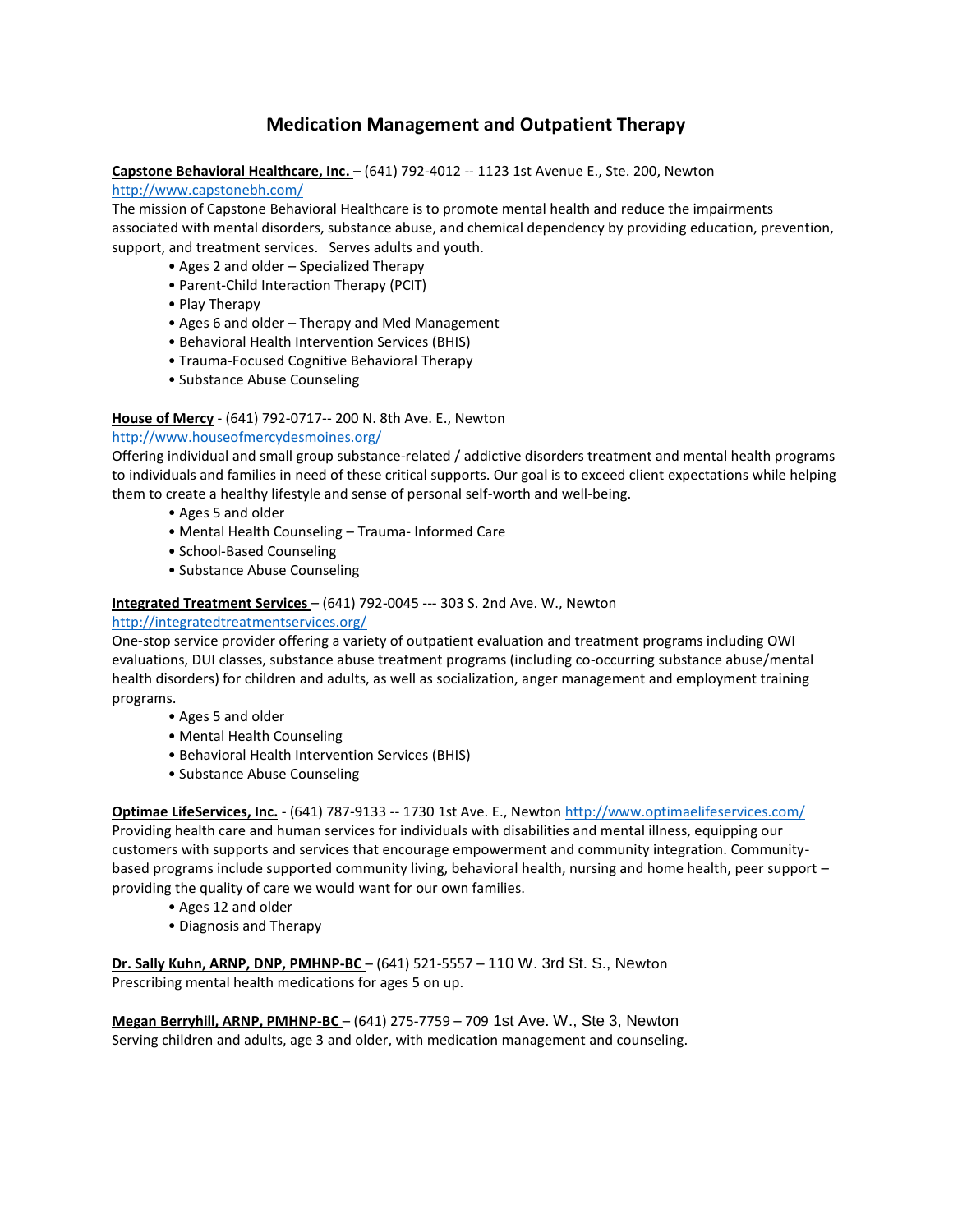## **Counseling**

**Tammy Foster Harber** – (641) 787-0026 -- 521 1st Ave. E., Newton A therapist serving individuals 8 and older. EMDR/trauma, faith-based and individual/couples therapy offered.

**Dr. Karen Quinn, PhD** – (641) 275-9276 -- 501 W. 3rd St. N., Newton A psychologist serving individuals age 12 and older.

**Kara Dirksen** – (641) 791-1747

Counseling available for students of DMACC-Newton, available Mondays and Thursdays.

## **Substance Use Disorder Residential Services**

**Clearview Recovery, Inc.** – (515) 994-3562-- 501 N. Sherman, Prairie City

<https://www.clearviewrecoveryinc.org/>

A premier provider of client-driven substance abuse services for women, pregnant women and women with children. Through values of trust, empathy and respect, we provide services based on client needs. We are contracted for Medicaid and staffed 24/7, providing a length of stay beyond normal treatment period.

## **Faith-based Substance Abuse Recovery Options**

**Discover Hope 5:17** – (641) 841-0598 -- 733 1st Avenue E., Newton

<http://www.discoverhope517.org/>

A faith-based ministry and addiction resource center dedicated to providing recovery and restoration for those struggling with addiction.

**Adult and Teen Challenge of the Midlands** – (515) 674-3713 -- 900 N. League Rd., Colfax

<http://tcmid.org/>

Existing to be a catalyst for 180-degree life change in the addict. If you, or someone you know is struggling with a life controlling problem, please call us today.

## **Support groups**

*(Please note that meeting times can change.)* 

#### **NAMI** - For specifics and support call (641) 417-9993 or (515) 292- 9400 <https://namici.org/>

The National Alliance on Mental Illness is the nation's largest grassroots mental health organization dedicated to building better lives for the millions of Americans affected by mental illness. NAMI of Central Iowa offers support groups in Jasper County.

### **NAl-Anon -** (515) 277-5059

<https://al-anon.org/>

Strength and hope for friends and families of problem drinkers. Meets at St. Stephens Episcopal Church, 223 E. 4th St. N., Newton. 6 p.m., Sundays

**AA – Alcoholics Anonymous** – (800) 207-2172 <http://www.aa-iowa.org/meetings/>